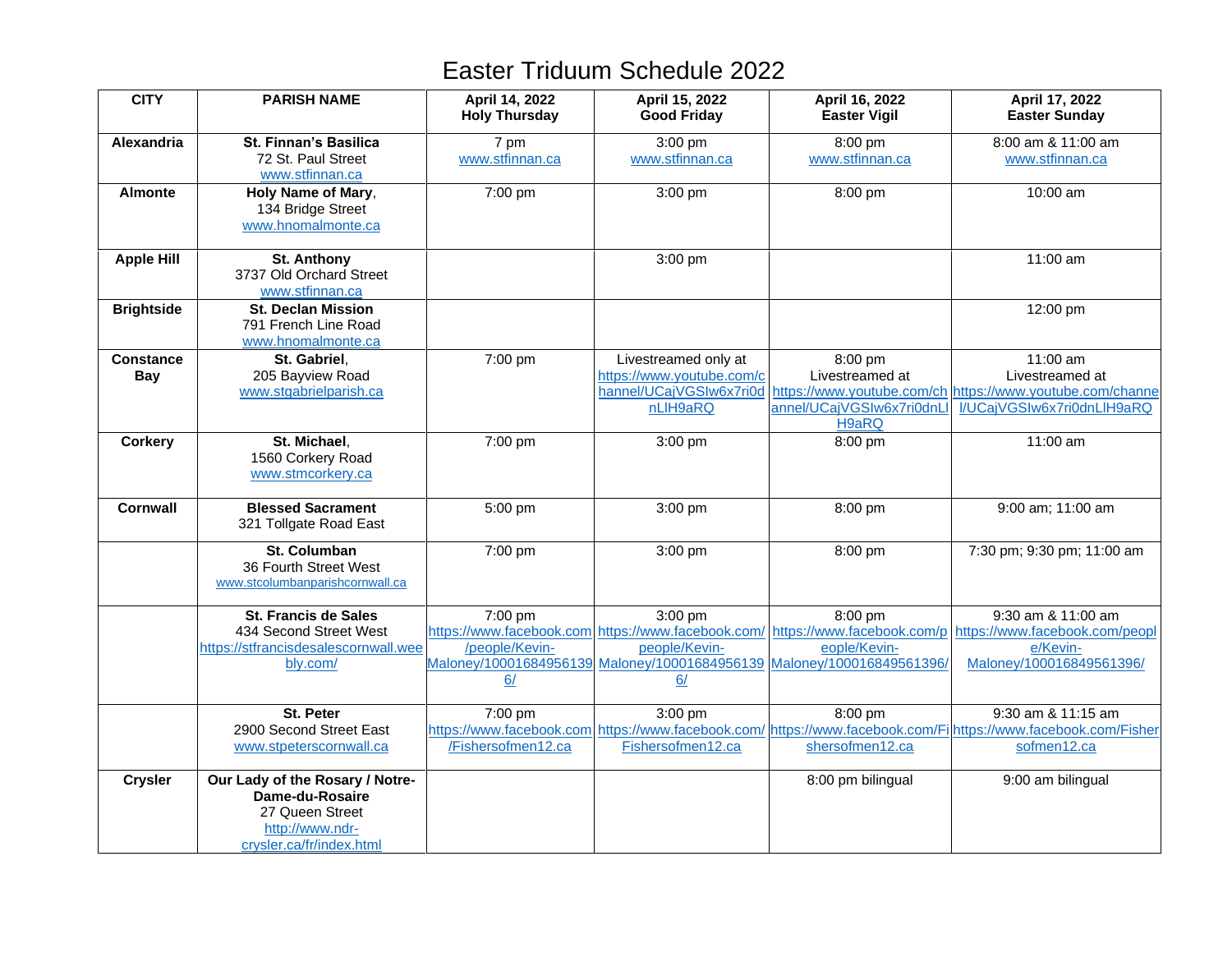| <b>Cumberland</b>  | <b>St. Faustina</b>                 | 7:00 pm                     | 3:00 pm                                            | 8:00 pm                     | 8:30 am; 10:00 am; 11:30 am                                                         |
|--------------------|-------------------------------------|-----------------------------|----------------------------------------------------|-----------------------------|-------------------------------------------------------------------------------------|
|                    | 2571 Hwy 174                        | https://stfaustina.ca/mass- | https://stfaustina.ca/mass-                        | https://stfaustina.ca/mass- |                                                                                     |
|                    | www.stfaustina.ca                   | online                      | online                                             | online                      |                                                                                     |
|                    |                                     |                             |                                                    |                             |                                                                                     |
| <b>Dwyer Hill</b>  | St. Clare Mission                   | https://www.youtube.com/    | 3:00 pm                                            | https://www.youtube.com/ch  | $9:00$ am                                                                           |
|                    | www.stphilips-church.com            |                             | channel/UCwsfyLQX8qbk https://www.youtube.com/c    |                             | annel/UCwsfyLQX8qbkEUa https://www.youtube.com/channe                               |
|                    |                                     | EUaDpZmGG5A                 | hannel/UCwsfyLQX8qbkEU                             | DpZmGG5A                    | I/UCwsfyLQX8qbkEUaDpZmGG                                                            |
|                    |                                     |                             | aDpZmGG5A                                          |                             | 5A                                                                                  |
|                    |                                     |                             |                                                    |                             |                                                                                     |
| <b>Finch</b>       | <b>St. Bernard</b>                  | 7:00 pm                     |                                                    |                             | 10:30 am                                                                            |
|                    | 56 Front Street                     |                             |                                                    |                             |                                                                                     |
|                    |                                     |                             |                                                    |                             |                                                                                     |
| <b>Fitzroy</b>     | St. Michael.                        |                             | 3:00 pm                                            | 8:00 pm                     | 9:00 am                                                                             |
| <b>Harbour</b>     | 166 Kedey Street                    |                             | Livestreamed at                                    | Livestreamed at             | Livestreamed at                                                                     |
|                    |                                     |                             | https://www.youtube.com/c                          |                             | https://www.youtube.com/ch https://www.youtube.com/channe                           |
|                    |                                     |                             | hannel/UCajVGSIw6x7ri0d                            | annel/UCajVGSIw6x7ri0dnLl   | I/UCajVGSIw6x7ri0dnLlH9aRQ                                                          |
|                    |                                     |                             | nLIH9aRQ                                           | H9aRQ                       |                                                                                     |
|                    |                                     |                             |                                                    |                             |                                                                                     |
| <b>Glen Nevis</b>  | St. Margaret of Scotland / Sainte-  | 5:30 pm bilingual           |                                                    |                             | 9:45 am bilingual                                                                   |
|                    | Marguetie-d'Écosse                  |                             |                                                    |                             |                                                                                     |
|                    | 21505 Butternut Lane, North         |                             |                                                    |                             |                                                                                     |
|                    |                                     |                             |                                                    |                             |                                                                                     |
|                    | Lancaster                           |                             |                                                    |                             |                                                                                     |
|                    | www.preciousbloodparish.ca          |                             |                                                    |                             |                                                                                     |
|                    |                                     |                             |                                                    |                             |                                                                                     |
| Glen               | St. Martin of Tours / Saint-Martin- | 7:30 pm bilingual           |                                                    |                             | 8:00 am bilingual                                                                   |
| <b>Robertson</b>   | de-Tours                            |                             |                                                    |                             |                                                                                     |
|                    | 21947 Main Street                   |                             |                                                    |                             |                                                                                     |
| <b>Glen Walter</b> | Precious Blood / Précieux-Sang      | 7:30 pm bilingual           | 3:00 pm bilingual                                  |                             | 8:00 am bilingual                                                                   |
|                    | 18318 County Road 2                 |                             | https://www.facebook.com https://www.facebook.com/ |                             | https://www.facebook.com/Precio                                                     |
|                    | www.preciousbloodparish.ca          | /PreciousBloodParish or     | PreciousBloodParish or                             |                             | usBloodParish or                                                                    |
|                    |                                     | https://www.youtube.com/    | https://www.youtube.com/c                          |                             | https://www.youtube.com/channe                                                      |
|                    |                                     | channel/UCOPTBa8KZhd        | hannel/UCOPTBa8KZhd1R                              |                             | I/UCOPTBa8KZhd1RYTf83foU2                                                           |
|                    |                                     | 1RYTf83foU2w                | YTf83foU2w                                         |                             | W                                                                                   |
| Gloucester         | Annunciation of the Lord,           | 7:00 pm                     | 2:00 pm; 4:00 pm                                   | 8:00 pm                     | 8:00 am; 10:00 am                                                                   |
|                    | 2414 Ogilvie Road                   | https://www.youtube.com/    |                                                    |                             | https://www.youtube.com/c https://www.youtube.com/ch https://www.youtube.com/channe |
|                    | www.annunciation-ottawa.com         |                             | channel/UCnAlfE368q6KS hannel/UCnAlfE368q6KSn      |                             | annel/UCnAlfE368q6KSn8u I/UCnAlfE368q6KSn8ukDON19A                                  |
|                    |                                     | n8ukDON19A                  | 8ukDON19A                                          | kDON19A                     |                                                                                     |
|                    | Good Shepherd,                      | 7:00 pm                     | 3:00 pm                                            | 8:00 pm                     | 9:00 am; 11:15 am                                                                   |
|                    | 3092 Innes Road                     |                             |                                                    |                             |                                                                                     |
|                    | www.thegoodshepherdparish.com       |                             |                                                    |                             |                                                                                     |
|                    | Our Lady of the Visitation,         | 7:00 pm                     | $3:00$ pm                                          | 8:00 pm                     | 9:00 am; 11:00 am                                                                   |
|                    | 5338 Bank Street                    |                             |                                                    |                             |                                                                                     |
|                    | www.olvottawa.ca                    |                             |                                                    |                             |                                                                                     |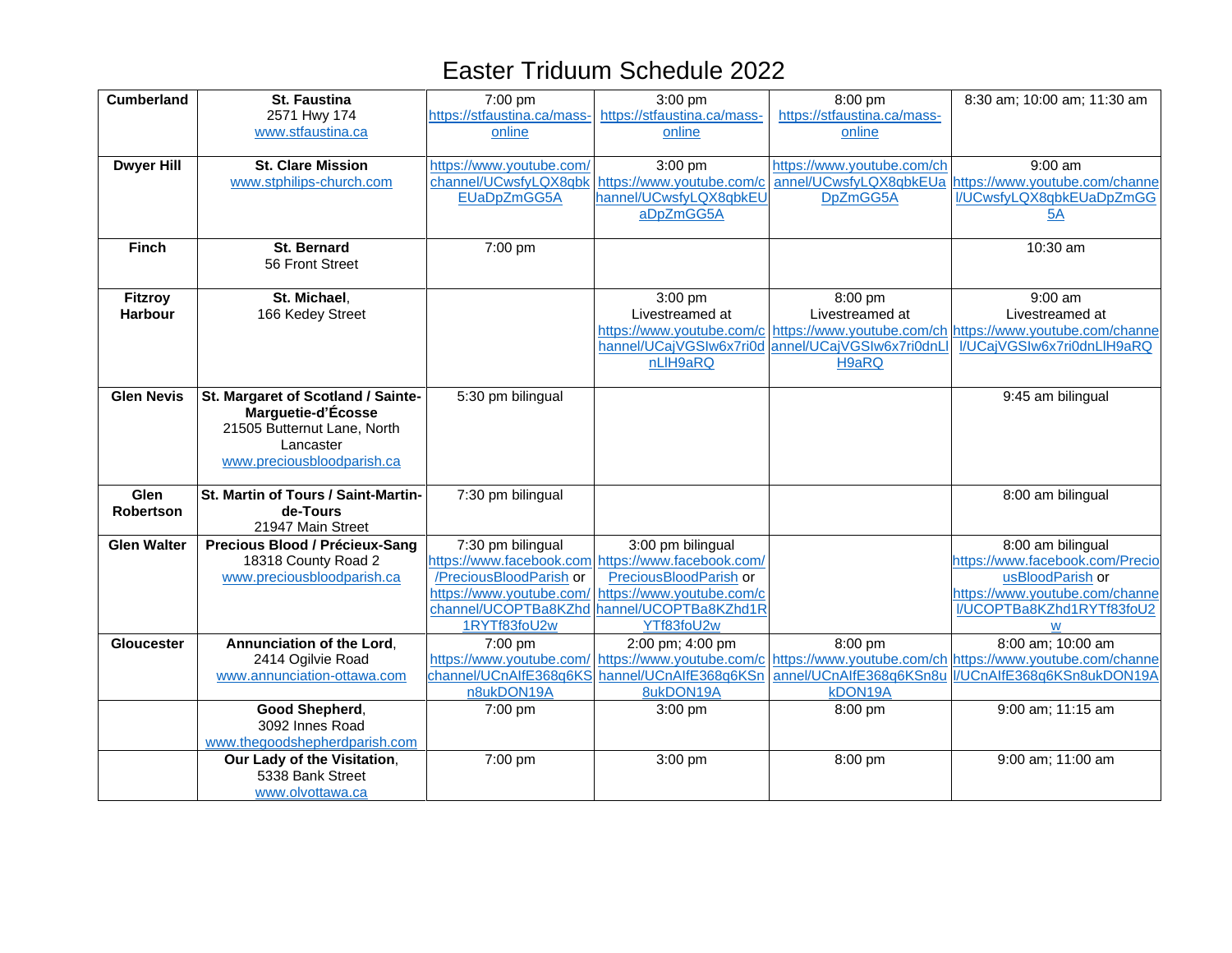|                   | St. Bernard.<br>1720 St. Bernard Street<br>www.saintbernardparish.com               | 7:00 pm                            | 3:00 pm                                 | 8:00 pm                            | 8:30 am; 11:00 am                                                                                                                                    |
|-------------------|-------------------------------------------------------------------------------------|------------------------------------|-----------------------------------------|------------------------------------|------------------------------------------------------------------------------------------------------------------------------------------------------|
|                   | <b>Senhor Santo Cristo</b><br>(Portuguese),<br>1100 Kenaston Street                 | 8:00 pm Portuguese                 | 3:00 pm Portuguese                      | 8:00 pm                            | $9:00$ am<br>11:00 am Portuguese                                                                                                                     |
|                   | Sheng Shen (Chinese),<br>1187 Michael Street North<br>www.ottawachinesecatholic.org | 8:00 pm Chinese/English            | 3:00 pm Chinese/English                 | 8:00 pm Chinese/English            | 9:30 am English<br>11:30 am Chinese/English                                                                                                          |
| Greenfield        | <b>St. Catherine of Sienna</b><br>www.stfinnan.ca                                   |                                    |                                         |                                    | $9:30$ am                                                                                                                                            |
| Hawkesbury        | St. Jude,<br>372 Genevieve Street<br>www.stjudesparish2020.com                      | 7:00 pm                            | 3:00 pm                                 | 8:00 pm                            | $9:00$ am                                                                                                                                            |
| Ingleside         | Our Lady of Grace<br>8 College St.                                                  | 5:00 pm                            |                                         | 7:00 pm                            | 11:45 am                                                                                                                                             |
| Kanata            | Holy Redeemer,<br>44 Rothesay Drive<br>www.holyredeemer.ca                          | 7:00 pm                            | 12:00 pm;<br>3:00 pm                    | 8:00 pm                            | 8:00 am; 11:00 am                                                                                                                                    |
|                   | St. Isidore.<br>1135 March Road<br>www.stisidorekanata.com                          | 7:00 pm<br>www.StlsidoreKanata.com | 3:00 pm<br>www.StlsidoreKanata.com      | 8:00 pm<br>www.StlsidoreKanata.com | 9:00 am; 11:00 am<br>www.StlsidoreKanata.com                                                                                                         |
| Lancaster         | Saint-Joseph<br>16 rue Maples Street<br>www.preciousblood.ca                        |                                    | 3:00 pm bilingual                       | 8:00 pm bilingual                  | 11:00 am bilingual                                                                                                                                   |
| <b>Long Sault</b> | St. Pius X<br>29 Bethune Street                                                     |                                    | 3:00 pm                                 |                                    | $9:00$ am                                                                                                                                            |
| <b>Manotick</b>   | St. Brigid,<br>2015 River Road                                                      |                                    | 3:00 pm                                 |                                    | 10:30 am                                                                                                                                             |
|                   | St. Leonard,<br>5332 Long Island Road<br>www.stleonardsparish.ca                    | 7:00 pm<br>c/SaintLeonardParish    | 10:00 am; 3:00 pm<br>SaintLeonardParish | 8:00 pm<br>SaintLeonardParish      | 9:00 am; 11:00 am<br>https://www.youtube.com/ https://www.youtube.com/c/ https://www.youtube.com/c/ https://www.youtube.com/c/Saint<br>LeonardParish |
| <b>Martintown</b> | St. William<br>18512 Dundas Street                                                  |                                    |                                         | No Masses                          |                                                                                                                                                      |
| <b>Maxville</b>   | St. James<br>14 Catherine Street East<br>www.stfinnan.ca                            |                                    |                                         |                                    | 9:30 am                                                                                                                                              |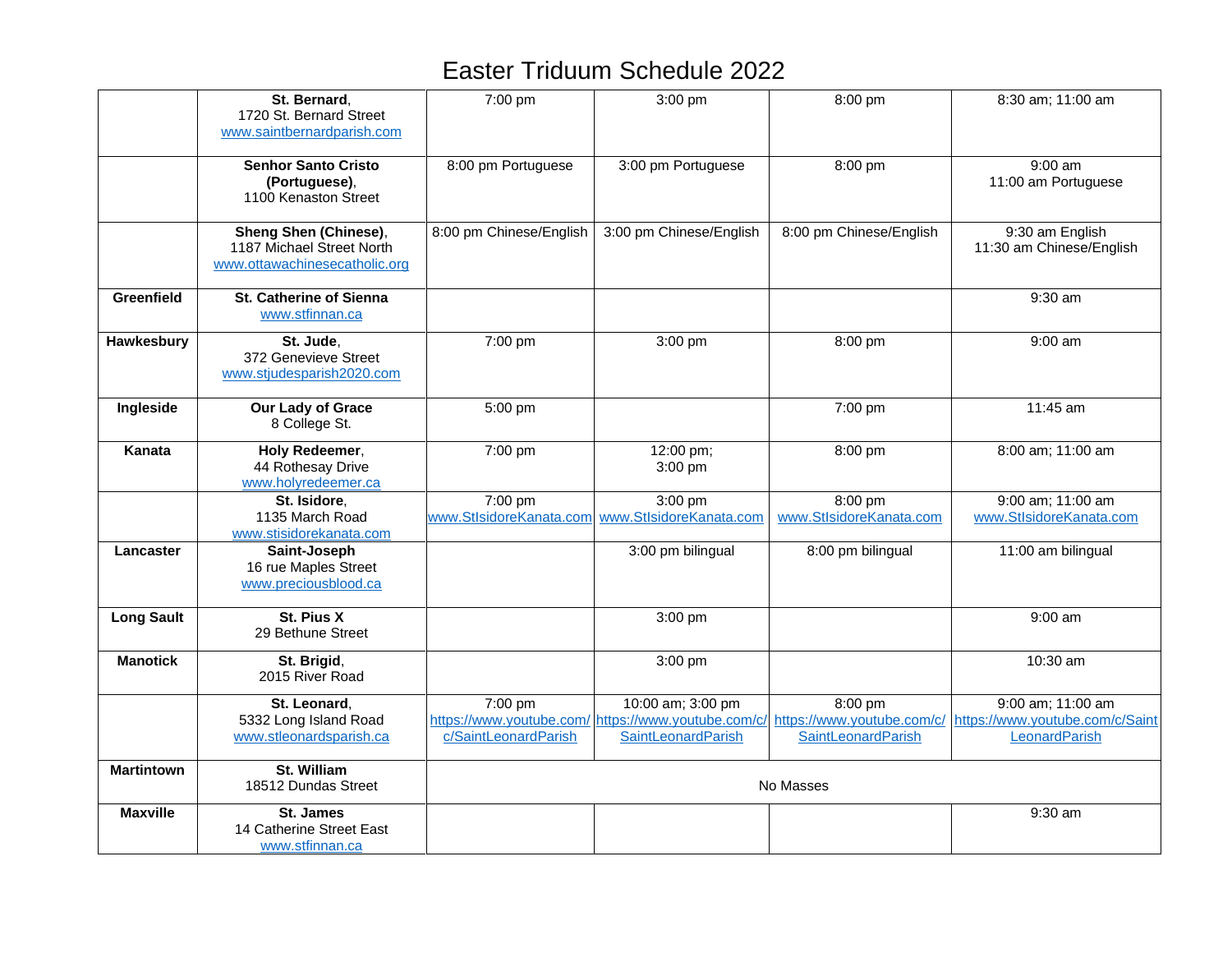| <b>Metcalfe</b>    | St. Catherine of Siena,<br>2714 8th Line Road                                            | 8:00 pm                                                                     | 3:00 pm                                                                                              | 9:00 pm                                                                                          | 9:00 am; 11:00 am                                                                                                                                                                      |
|--------------------|------------------------------------------------------------------------------------------|-----------------------------------------------------------------------------|------------------------------------------------------------------------------------------------------|--------------------------------------------------------------------------------------------------|----------------------------------------------------------------------------------------------------------------------------------------------------------------------------------------|
|                    | www.stcatherineofsienametcalfe.net                                                       |                                                                             |                                                                                                      |                                                                                                  |                                                                                                                                                                                        |
| <b>Moose Creek</b> | Our Lady of the Angels / Notre-<br>Dame-des-Anges<br>36, rue Labrosse Street             | 8:00 pm bilingual<br>/angelsrosaire.notredame.                              | 3:00 pm bilingual<br>https://www.facebook.com https://www.facebook.com/<br>angelsrosaire.notredame.1 |                                                                                                  | 10:30 am bilingual<br>https://www.facebook.com/angel<br>srosaire.notredame.1                                                                                                           |
|                    |                                                                                          |                                                                             |                                                                                                      |                                                                                                  |                                                                                                                                                                                        |
| Nepean             | St. Andrew,<br>(At St. Monica Church,<br>2080 Merivale Road)<br>www.saintandrewparish.ca | 8:00 pm<br>c/StMonicaChurch                                                 | 3:00 pm<br><b>StMonicaChurch</b>                                                                     | 8:00 pm<br><b>StMonicaChurch</b>                                                                 | 9:00 am; 11:00 am<br>https://www.youtube.com/ https://www.youtube.com/c/ https://www.youtube.com/c/ https://www.youtube.com/c/StMo<br>nicaChurch (11am only)                           |
|                    | St. John the Apostle,<br>2340 Baseline Road<br>www.stjohntheapostleparish.com            | 7:00 pm                                                                     | 3:00 pm                                                                                              | 8:00 pm                                                                                          | 8:00 am; 10:30 am                                                                                                                                                                      |
|                    | St. Martin de Porres,<br>3891 Old Richmond Road<br>www.stmartindeporresottawa.com        | 8:00 pm<br>wa.com                                                           | 3:00 pm<br>a.com                                                                                     | 8:00 pm<br>www.stmartindeporresotta www.stmartindeporresottaw www.stmartindeporresottaw<br>a.com | 9:00 am; 11:00 am<br>www.stmartindeporresottawa.co<br>m                                                                                                                                |
|                    | St. Maurice.<br>4 Perry Street<br>www.stmauriceparish.com                                | 7:00 pm<br>cnA9L3IDZtw                                                      | 3:00 pm<br>channel/UCrhk7LwFHq1G hannel/UCrhk7LwFHq1Gcn<br>A9L3IDZtw                                 | 8:00 pm<br>9L3IDZtw                                                                              | 9:00 am; 11:00 am<br>https://www.youtube.com/ https://www.youtube.com/c https://www.youtube.com/ch https://www.youtube.com/channe<br>annel/UCrhk7LwFHq1GcnA I/UCrhk7LwFHq1GcnA9L3IDZtw |
|                    | St. Monica,<br>2080 Merivale Road<br>www.saintmonicaparish.ca                            | 8:00 pm<br>c/StMonicaChurch                                                 | 3:00 pm<br><b>StMonicaChurch</b>                                                                     | 8:00 pm<br>StMonicaChurch                                                                        | 9:00 am; 11:00 am<br>https://www.youtube.com/ https://www.youtube.com/c/ https://www.youtube.com/c/ https://www.youtube.com/c/StMo<br>nicaChurch                                       |
|                    | St. Patrick,<br>15 Steeple Hill Crescent<br>www.stpatrickfallowfield.com                 | 7:00 pm                                                                     | 3:00 pm                                                                                              | 8:00 pm                                                                                          | 9:00 am; 11:00 am<br>https://www.facebook.com/watch/<br>live/?ref=watch_permalink&v=30<br>2406758700096&t=5                                                                            |
| <b>Orleans</b>     | Divine Infant,<br>6658 Bilberry Drive<br>http://www.divineinfant.on.ca/                  | 7:30 pm<br>https://www.youtube.com/<br>channel/UCvpD-<br>00VukqWiyrTzKEjTDw | 3:00 pm<br>https://www.youtube.com/c<br>hannel/UCvpD-<br>00VukqWiyrTzKEjTDw                          | 8:00 pm                                                                                          | 8:00 am; 10:00 am; 12:00 pm;<br>$2:00$ pm<br>https://www.youtube.com/channel/UC<br>vpD-00VukqWiyrTzKEjTDw (10:00<br>am)                                                                |
| Osgoode            | St. John the Evangelist,<br>2546 Stagecoach Road                                         | 7:00 pm                                                                     | 3:00 pm                                                                                              | 8:00 pm                                                                                          | $9:00$ am                                                                                                                                                                              |
| <b>Ottawa</b>      | <b>Blessed Sacrament,</b><br>194 Fourth Avenue<br>http://www.blessedsacrament.ca/        | 8:00 pm                                                                     | 3:00 pm                                                                                              | 8:00 pm                                                                                          | 9:30 am; 11:30 am                                                                                                                                                                      |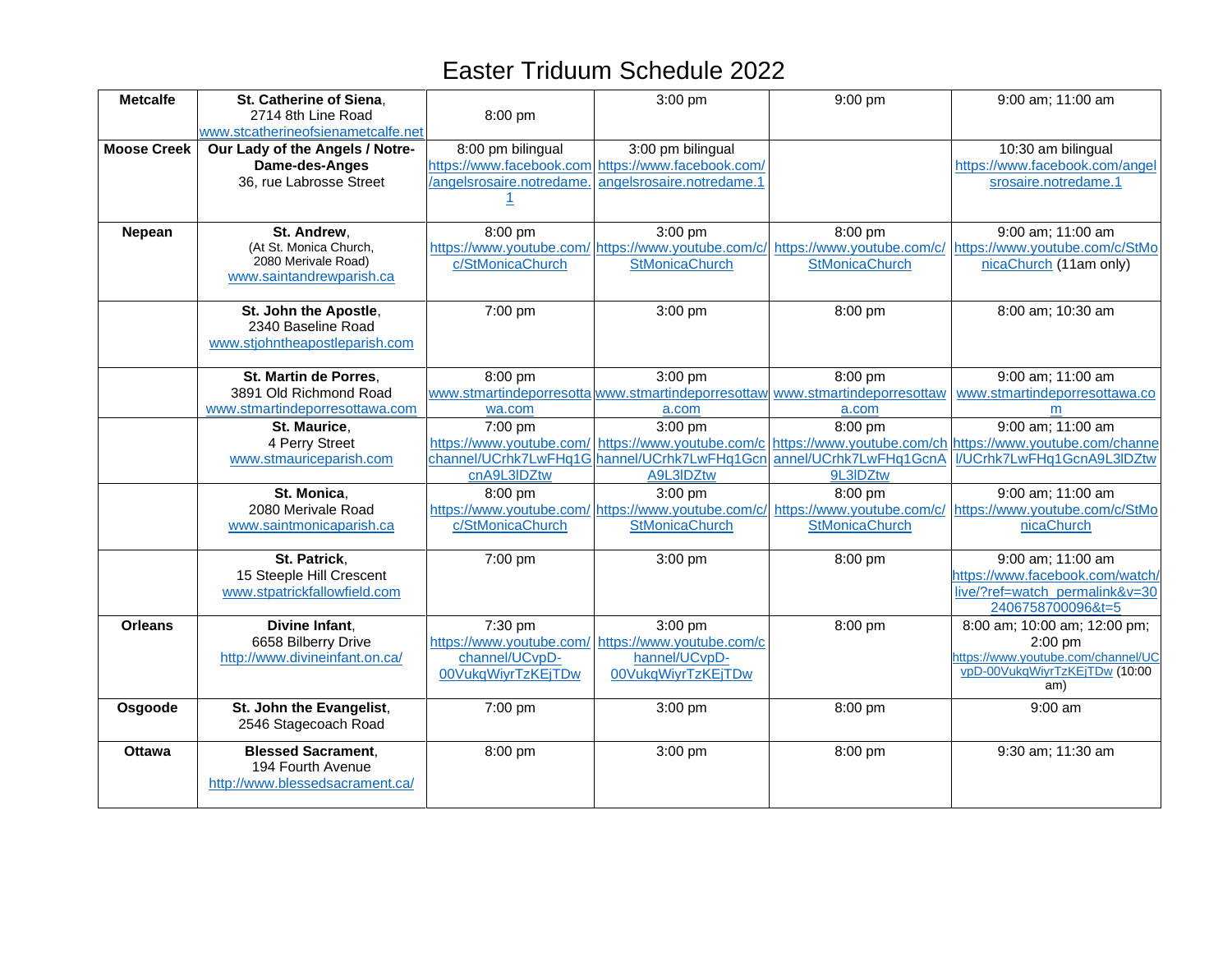| <b>Holy Canadian Martyrs,</b><br>100 Main Street<br>www.canadianmartyrs.org                                   | 7:00 pm                                                            | 3:00 pm                                                                                                                               | 8:00 pm                                                                                                                  | 10:00 am                                                                                                                  |
|---------------------------------------------------------------------------------------------------------------|--------------------------------------------------------------------|---------------------------------------------------------------------------------------------------------------------------------------|--------------------------------------------------------------------------------------------------------------------------|---------------------------------------------------------------------------------------------------------------------------|
| <b>Holy Cross,</b><br>685 Walkley Road<br>www.holycrossparish.com                                             | 8:00 pm                                                            | 3:00 pm                                                                                                                               | 8:00 pm                                                                                                                  | 9:00 am; 11:00 am                                                                                                         |
| Holy Korean Martyrs (Korean),<br>254 Argyle Avenue<br>www.koreanmartyrs.ca                                    | 8:20 pm Korean                                                     | 5:00 pm Korean                                                                                                                        | 8:30 pm Korean                                                                                                           | 11:30 am Korean                                                                                                           |
| Immaculate Heart of Mary,<br>1758 Alta Vista Drive<br>https://ihm-parish.ca                                   | 8:00 pm                                                            | 3:00 pm                                                                                                                               | 8:00 pm                                                                                                                  | 9:00 am; 11:00 am                                                                                                         |
| <b>Madonna Della Risurrezione</b><br>(Italian),<br>1621 Fisher Avenue                                         | 7:30 pm (Italian/English)                                          | 3:00 pm (Italian-English)                                                                                                             | 8:00 pm English; 10:00 pm<br>Italian                                                                                     | 9:00 am;<br>10:30 am Italian;<br>12:00 pm English                                                                         |
| <b>Notre Dame Cathedral Basilica</b><br>(Bilingual),<br>56 Guigues Avenue<br>https://www.notredameottawa.com/ | 7:00 pm Bilingual                                                  | 3:00 pm Bilingual                                                                                                                     | 8:00 pm Bilingual                                                                                                        | 10:00 am French;<br>12:00 noon English;<br>5:00 pm Bilingual                                                              |
| Our Lady of Fatima,<br>153 Woodroffe Avenue<br>www.fatimaparish.ca                                            | 7:00 pm                                                            | 3:00 pm                                                                                                                               | 8:00 pm                                                                                                                  | 8:30 am; 10:00 am; 11:30 am                                                                                               |
| Our Lady of La Vang<br>280 Wesley Avenue South<br>www.lavangparish.org                                        | 7:00 pm Vietnamese<br>https://youtu.be/ M5Hqj0g<br>YP <sub>8</sub> | 3:00 pm Vietnamese<br>7:00 pm Children & Youth<br>https://youtu.be/_M5Hqj0gY<br>P8                                                    | 8:00 pm Vietnamese<br>https://youtu.be/_M5Hqj0gY<br>P <sub>8</sub>                                                       | 9:30 am Vietnamese;<br>11:30 am<br>https://youtu.be/_M5Hqj0gYP8                                                           |
| Our Lady of Mount Carmel,<br>400 St. Laurent Boulevard<br>www.olomc-ottawa.com                                | 7:00 pm                                                            | 3:00 pm                                                                                                                               | 8:00 pm                                                                                                                  | 10:00 am                                                                                                                  |
| Queen of the Most Holy Rosary,<br>1153 Wellington Street West<br>www.queenofmostholyrosary.ca                 | 7:00 pm<br>2t5QT09                                                 | 3:00 pm<br>https://us02web.zoom.us/j/ https://us02web.zoom.us/j/<br>5407826033?pwd=SHhwa5407826033?pwd=SHhwa3<br>5QT09                | 7:45 pm<br>407826033?pwd=SHhwa3d<br>3dua05aS2FoYjZmVHJEZ dua05aS2FoYjZmVHJEZ2t ua05aS2FoYjZmVHJEZ2t5Q<br>T <sub>09</sub> | 10:00 am<br>https://us02web.zoom.us/j/5 https://us02web.zoom.us/j/54078<br>26033?pwd=SHhwa3dua05aS2F<br>oYjZmVHJEZ2t5QT09 |
| <b>Resurrection of Our Lord.</b><br>1940 Saunderson Drive                                                     | 7:00 pm                                                            | 3:00 pm                                                                                                                               | 8:00 pm                                                                                                                  | 9:00 am; 11:00 am                                                                                                         |
| Sagrada Familia (Hispanic),<br>152 Glenora Avenue<br>www.sagradafamilia.ca                                    | 5:00 pm; 7:00 pm<br>Ottawa/ (5 pm)                                 | 4:30 pm; 6:00 pm<br>https://www.facebook.com https://www.facebook.com/<br>/ParroquiaSagradaFamilia ParroquiaSagradaFamiliaO<br>ttawa/ | 7:00 pm                                                                                                                  | 10:00 am; 12:00 pm (Spanish)<br>https://www.facebook.com/Parro<br>quiaSagradaFamiliaOttawa/ (12<br>pm)                    |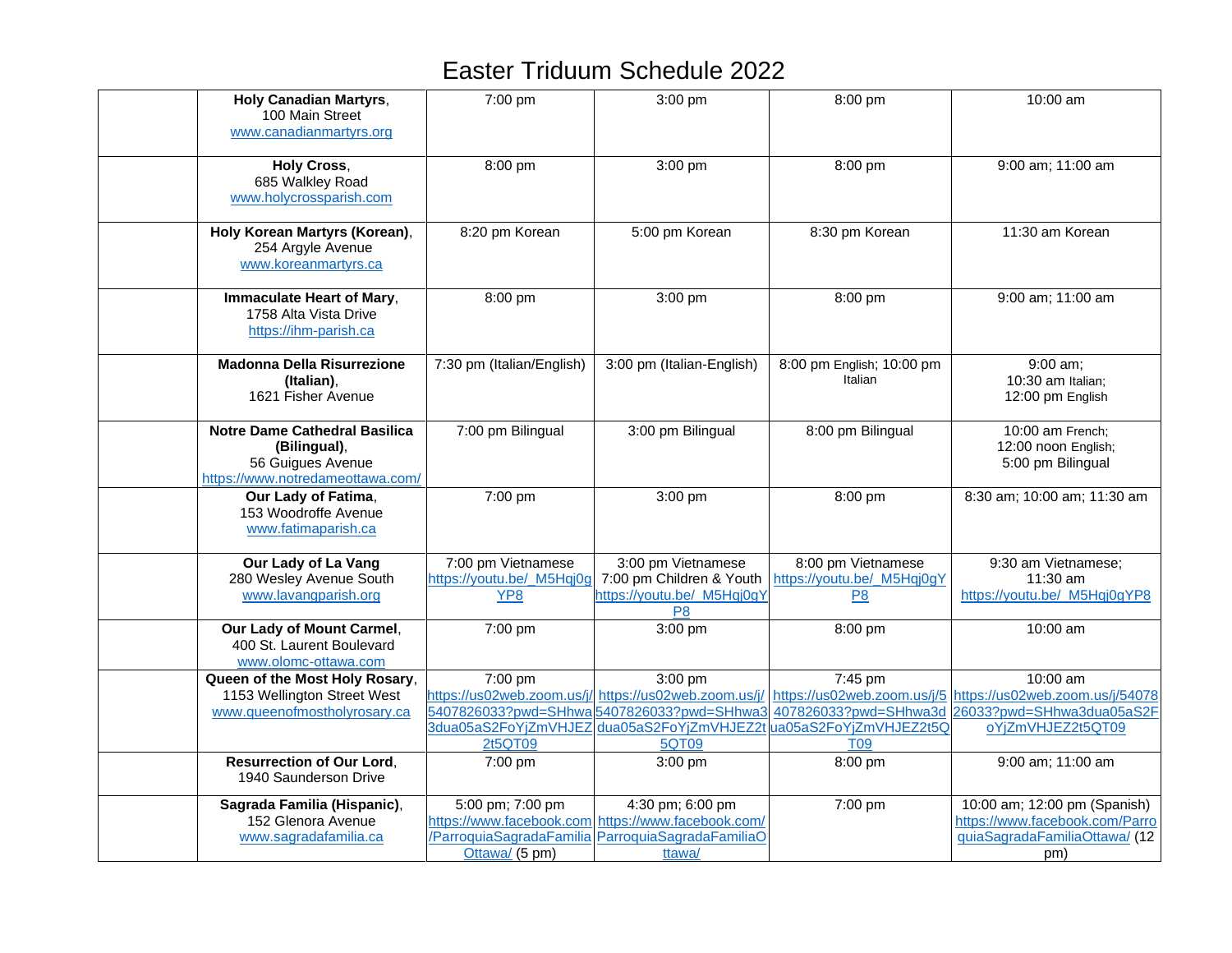| St. Albertus (German),<br>416 Parkdale Avenue<br>www.st-albertus.ca<br>St. Anthony of Padua (Italian),<br>427 Booth Street<br>www.stanthonysottawa.org | 7.00 pm (at St. George, 415<br>Picadilly Ave., N.)<br>Livestreamed at<br>https://www.youtube.com/cha<br>nnel/UCJXH6AyC8L9c9PtfPL<br>vUi3Q<br>5:00 pm English;<br>8:00 pm Italian | 3:00 pm German<br>Livestreamed at<br>https://www.youtube.com/c<br>hannel/UC xYBe 4apT7U<br>Yak94NfyMg<br>2:00 pm English;<br>4:00 pm Italian | 9:00 pm German<br>Livestreamed at<br>k94NfyMg<br>8:00 pm English<br>10:00 pm Italian            | 12:00 pm German<br>Livestreamed at<br>https://www.youtube.com/ch https://www.youtube.com/channe<br>annel/UC xYBe 4apT7UYa VUC xYBe 4apT7UYak94NfyMg<br>8:00 am Italian;<br>10:00 am Italian;<br>11:30 am English;<br>5:00 pm English<br>6:30 pm Indonesian |
|--------------------------------------------------------------------------------------------------------------------------------------------------------|----------------------------------------------------------------------------------------------------------------------------------------------------------------------------------|----------------------------------------------------------------------------------------------------------------------------------------------|-------------------------------------------------------------------------------------------------|------------------------------------------------------------------------------------------------------------------------------------------------------------------------------------------------------------------------------------------------------------|
| St. Augustine,<br>1060 Baseline Road<br>www.staugustineparish.ca                                                                                       | 7:30 pm                                                                                                                                                                          | 3:00 pm                                                                                                                                      | 8:00 pm                                                                                         | 9:00 am; 10:30 am                                                                                                                                                                                                                                          |
| St. Basil,<br>940 Rex Avenue<br>www.stbasilsparish.ca                                                                                                  | 7:30 pm<br>www.stbasilsparish.ca                                                                                                                                                 | 3:00 pm<br>www.stbasilsparish.ca                                                                                                             | 8:30 pm<br>www.stbasilsparish.ca                                                                | 10:00 am<br>www.stbasilsparish.ca                                                                                                                                                                                                                          |
| St. Clement (Latin),<br>528 Old St. Patrick Street<br>www.stclement-ottawa.org                                                                         | 7:30 pm                                                                                                                                                                          | 3:00 pm<br>www.stclement-ottawa.org www.stclement-ottawa.org                                                                                 | 10:00 pm<br>www.stclement-ottawa.org                                                            | 8:00 am;<br>10:30 am<br>www.stclement-ottawa.org                                                                                                                                                                                                           |
| St. Elizabeth,<br>1303 Leaside Avenue<br>www.stelizabethottawa.ca                                                                                      | 7:00 pm<br>/St-Elizabeth-Parish-<br>Ottawa-Ontario-<br>431257300253662/                                                                                                          | $3:00$ pm<br>https://www.facebook.com https://www.facebook.com/<br>St-Elizabeth-Parish-<br>Ottawa-Ontario-<br>431257300253662/               | 8:00 pm<br>https://www.facebook.com/S<br>t-Elizabeth-Parish-Ottawa-<br>Ontario-431257300253662/ | 9:00 am; 10:30 am;<br>https://www.facebook.com/St-<br>Elizabeth-Parish-Ottawa-Ontario-<br>431257300253662/<br>12:00 pm Hungarian                                                                                                                           |
| St. George,<br>415 Piccadilly Avenue North<br>http://www.saintgeorges.ca/                                                                              | 7:00 pm<br><b>STG YOUTUBE</b>                                                                                                                                                    | $3:00$ pm<br><b>STG YOUTUBE</b>                                                                                                              | $9:00$ pm<br><b>STG YOUTUBE</b>                                                                 | 9:00 am; 10:30 am<br><b>STG YOUTUBE</b>                                                                                                                                                                                                                    |
| St. Hyacinth (Polish),<br>201 LeBreton Street<br>www.swjacek.ca                                                                                        | 7:00 pm Polish<br>https://swjacek-<br>tv.click2stream.com/                                                                                                                       | 5:00 pm Polish<br>https://swjacek-<br>tv.click2stream.com/                                                                                   | 8:00 pm Polish<br>https://swjacek-<br>tv.click2stream.com/                                      | 6:30 am Polish; 9:30 am English;<br>11:00 am Polish;<br>12:30 pm Polish<br>https://swjacek-<br>tv.click2stream.com/                                                                                                                                        |
| St. Ignatius,<br>518 Donald Street<br>http://ottawa-stignatius.ca                                                                                      | 7:00 pm                                                                                                                                                                          | 3:00 pm                                                                                                                                      | 8:00 pm                                                                                         | 10:00 am                                                                                                                                                                                                                                                   |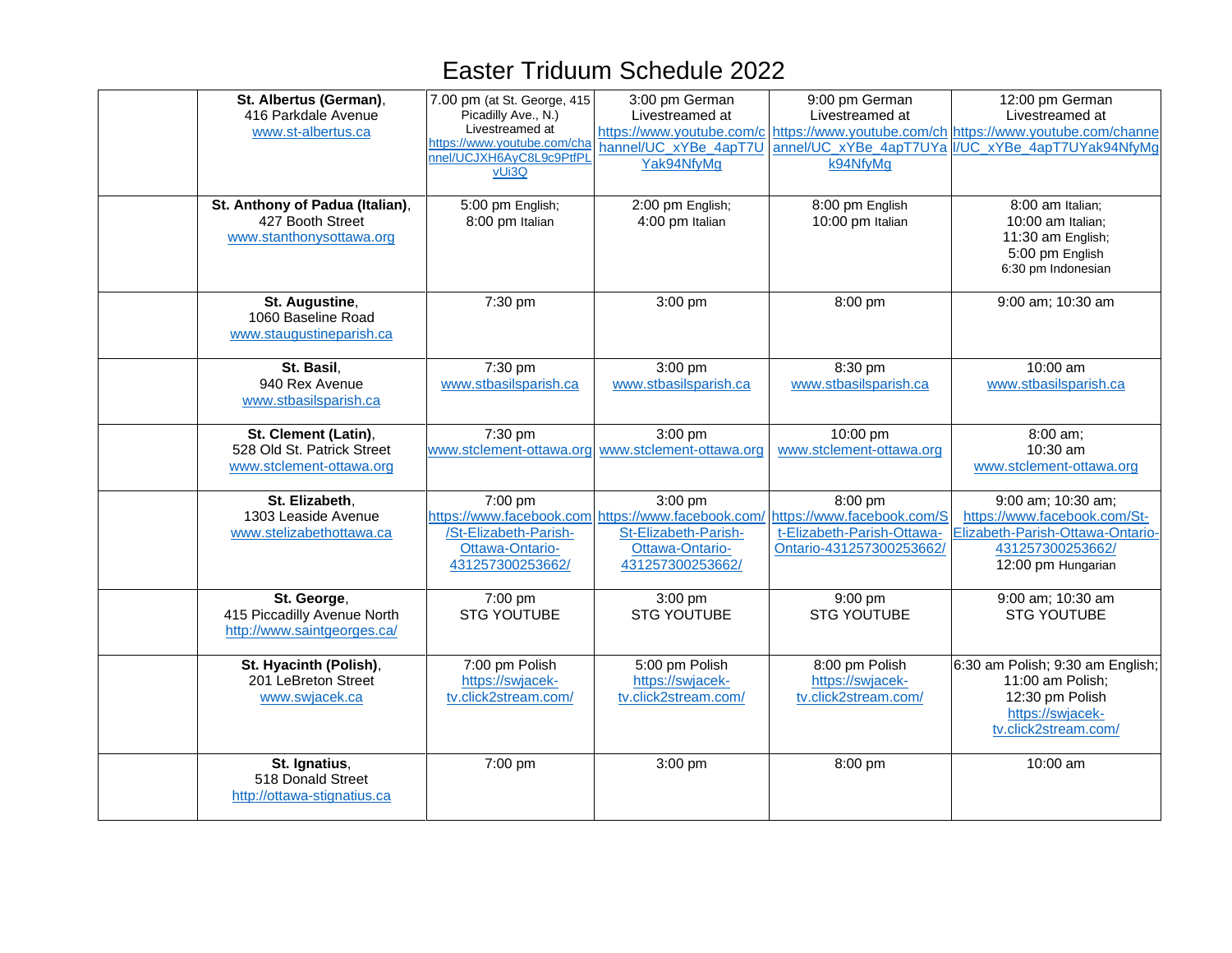|                            | St. Joseph,<br>151 Laurier Avenue East<br>www.st-josephs.ca                                    | 7:30 pm                                                                     | 3:00 pm                                                                     | 8:00 pm                                       | 9:30 am; 11:30 am                                                                                       |
|----------------------------|------------------------------------------------------------------------------------------------|-----------------------------------------------------------------------------|-----------------------------------------------------------------------------|-----------------------------------------------|---------------------------------------------------------------------------------------------------------|
|                            | St. Leopold Mandic (Croatian),<br>170 Hinchey Avenue<br>www.leopoldmandicottawa.ca             | 7:00 pm Croatian                                                            | 3:00 pm Croatian                                                            | 8:00 pm Croatian                              | 11:00 am Croatian                                                                                       |
|                            | St. Mary<br>(Our Lady of Good Counsel),<br>100 Young Street<br>https://stmarysottawa.ca/       | 7:30 pm<br>$\underline{\mathbf{e}}$                                         | 3:00 pm<br>www.stmarysottawa.ca/liv www.stmarysottawa.ca/live               | 8:00 pm<br>www.stmarysottawa.ca/live          | 9:00 am; 11:00 am<br>www.stmarysottawa.ca/live                                                          |
|                            | <b>Saint Patrick Basilica</b><br>281 Nepean Street<br>www.basilica.ca                          | 7:30 pm                                                                     | $3:00$ pm<br>www.basilica.ca                                                | 8:00 pm<br>www.basilica.ca                    | 8:00 am; 9:30 am;<br>11:00 am; 12:15 pm                                                                 |
|                            | St. Peter,<br>1640 Heatherington Road<br>www.stpetersparish.ca                                 | 7:30 pm<br>www.stpetersparish.ca                                            | 3:00 pm<br>www.stpetersparish.ca                                            | 8:00 pm<br>www.stpetersparish.ca              | 9:30 am; 11:00 am<br>www.stpetersparish.ca                                                              |
|                            | St. Theresa of the Child Jesus.<br>95 Somerset Street West<br>https://www.sttheresaottawa.com/ | 5:00 pm                                                                     | 3:00 pm                                                                     | 7:30 pm                                       | 9:00 am; 10:30 am                                                                                       |
| Pakenham                   | St. Peter Celestine,<br>139 Renfrew Street<br>www.stpetercelestine.ca                          | 6:00 pm                                                                     | 3:00 pm                                                                     | 8:00 pm                                       | $9:00$ am                                                                                               |
| <b>Pendleton</b>           | Our Lady of Divine Love,<br>2084 Concession 10 Road                                            | 7:00 pm                                                                     | 3:00 pm                                                                     | 8:00 pm                                       | 11:30 am                                                                                                |
| <b>Richmond</b>            | St. Philip<br>127 Burke Street<br>www.stphilips-church.com                                     | 7:30 pm<br>https://www.youtube.com/<br>channel/UCwsfyLQX8qbk<br>EUaDpZmGG5A | 3:00 pm<br>https://www.youtube.com/c<br>hannel/UCwsfyLQX8qbkEU<br>aDpZmGG5A | 8:00 pm<br>annel/UCwsfyLQX8qbkEUa<br>DpZmGG5A | 10:30 am<br>https://www.youtube.com/ch https://www.youtube.com/channe<br>I/UCwsfyLQX8qbkEUaDpZmGG<br>5A |
| <b>Russell</b>             | Our Lady of the<br><b>Miraculous Medal,</b><br>17 First Avenue<br>www.olmm.ca                  | 7:00 pm                                                                     | 3:00 pm                                                                     | 8:00 pm                                       | 9:00 am livestreamed via Zoom;<br>10:45 am                                                              |
| <b>St. Andrews</b><br>West | <b>St. Andrew</b><br>17298 County Road 18                                                      | 7:00 pm                                                                     | 3:00 pm                                                                     | 8:00 pm                                       | 9:00 am & 10:30 am                                                                                      |
| St. Raphaels               | St. Raphael<br>19998 County Road 18,<br>Williamstown                                           |                                                                             | 3:00 pm                                                                     |                                               | 10:30 am                                                                                                |